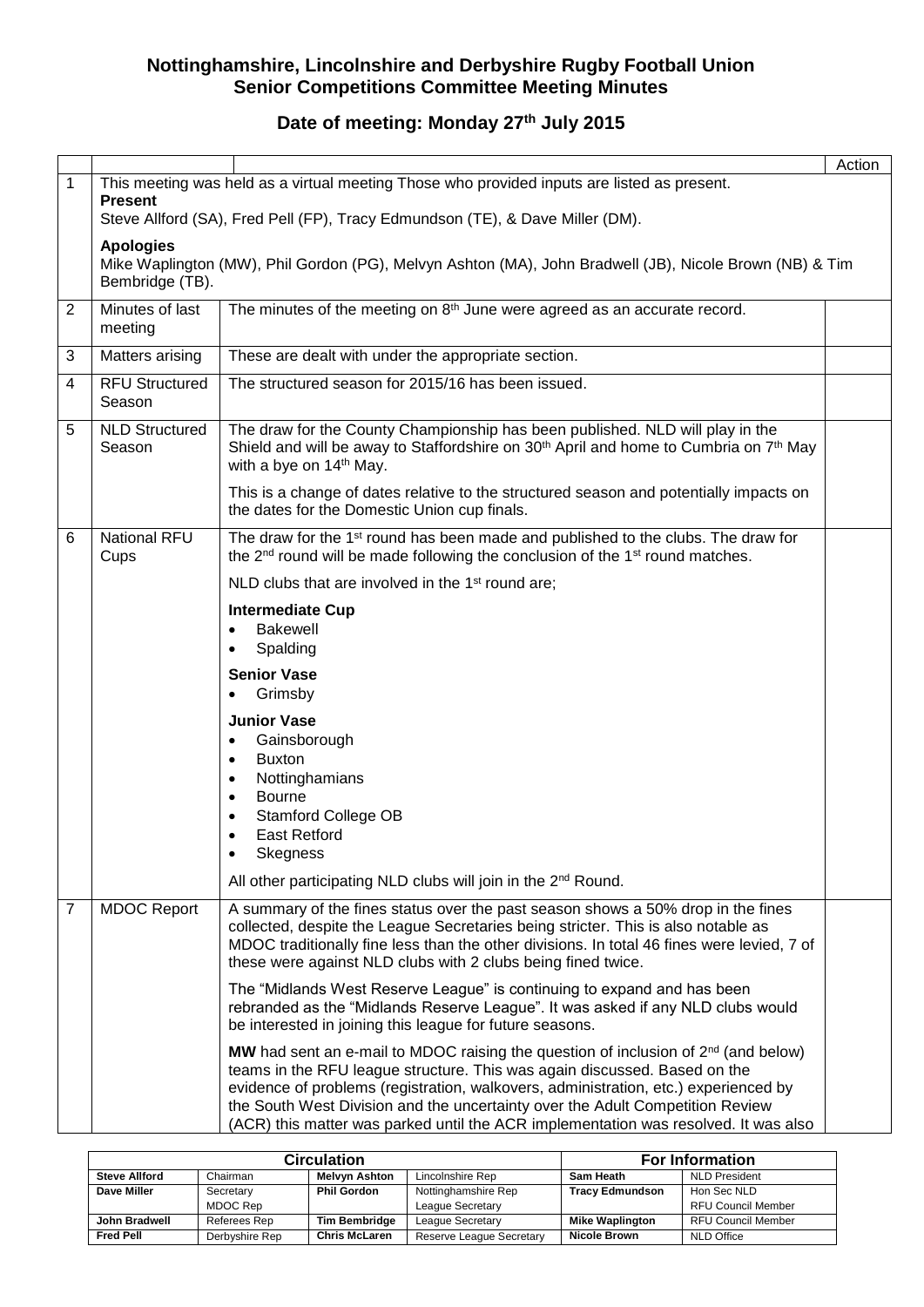# **Date of meeting: Monday 27th July 2015**

|    |                              | pointed out that the SW Division had not fully implemented inclusion of lower teams,<br>as only Somerset and Dorset & Wilts leagues mixed 1 <sup>st</sup> and lower teams, whilst<br>Berks, Bucks & Oxon leagues had separate leagues for the lower teams. A statistical<br>analysis of the mixed leagues shows that the lower level teams are more than twice<br>as likely to concede walkovers than the first teams in the equivalent league (6.6% for<br>lower teams against 2.5% for first teams, and compared with a Midlands rate for the<br>same level leagues of 3.1%). |                        |  |  |  |  |
|----|------------------------------|---------------------------------------------------------------------------------------------------------------------------------------------------------------------------------------------------------------------------------------------------------------------------------------------------------------------------------------------------------------------------------------------------------------------------------------------------------------------------------------------------------------------------------------------------------------------------------|------------------------|--|--|--|--|
| 8  | League Reports               | All matches have been arranged and clubs are being flexible to work around the<br>RWC dates. However, they need to be requesting exemption for "next available<br>weekends" in a timely manner to MDOC if they are making other arrangements.                                                                                                                                                                                                                                                                                                                                   |                        |  |  |  |  |
| 9  | <b>NLD Knockout</b><br>Cups  | <b>NLD Knockout Competitions</b>                                                                                                                                                                                                                                                                                                                                                                                                                                                                                                                                                |                        |  |  |  |  |
|    |                              | The agreed "play-on" dates are;                                                                                                                                                                                                                                                                                                                                                                                                                                                                                                                                                 |                        |  |  |  |  |
|    |                              | Round 1:<br>5 <sup>th</sup> September                                                                                                                                                                                                                                                                                                                                                                                                                                                                                                                                           |                        |  |  |  |  |
|    |                              | QF:<br>17th October                                                                                                                                                                                                                                                                                                                                                                                                                                                                                                                                                             |                        |  |  |  |  |
|    |                              | SF:<br>6 <sup>th</sup> February                                                                                                                                                                                                                                                                                                                                                                                                                                                                                                                                                 |                        |  |  |  |  |
|    |                              | Finals Day:<br>23rd April (at a venue to be proposed by Nottinghamshire)                                                                                                                                                                                                                                                                                                                                                                                                                                                                                                        |                        |  |  |  |  |
|    |                              | For season 2015-16 there is a change in the RFU league regulations such that any<br>club who does not reduce the number of players when causing uncontested scrums<br>shall be subject to a sanction of league points deduction. The implication of this on<br>NLD knockout matches that may be played as a double header has led to regulation<br>17.5 being re-written to state that clubs who do not reduce numbers when causing<br>uncontested scrums may be subject to sanction up to and including disqualification.                                                      |                        |  |  |  |  |
|    |                              | "It is the responsibility of the team causing uncontested scrums to ensure that the<br>player is not replaced. Failure to comply may result in sanctions up to and including<br>disqualification from the competition.'                                                                                                                                                                                                                                                                                                                                                         |                        |  |  |  |  |
|    |                              | These updated regulations need to be published on the website and issued to the<br>clubs.                                                                                                                                                                                                                                                                                                                                                                                                                                                                                       |                        |  |  |  |  |
| 10 | Domestic Cups                | <b>Nottinghamshire Knockout Competitions</b>                                                                                                                                                                                                                                                                                                                                                                                                                                                                                                                                    |                        |  |  |  |  |
|    |                              | No report.                                                                                                                                                                                                                                                                                                                                                                                                                                                                                                                                                                      |                        |  |  |  |  |
|    |                              | <b>Lincolnshire Knockout Competitions</b>                                                                                                                                                                                                                                                                                                                                                                                                                                                                                                                                       |                        |  |  |  |  |
|    |                              | No report.                                                                                                                                                                                                                                                                                                                                                                                                                                                                                                                                                                      |                        |  |  |  |  |
|    |                              | <b>Derbyshire Knockout Competitions</b>                                                                                                                                                                                                                                                                                                                                                                                                                                                                                                                                         |                        |  |  |  |  |
|    |                              | The competition is again using an "opt in" strategy but there has been limited interest<br>in taking part. Finals day will be over the weekend of 30 <sup>th</sup> April at TBA. There will be<br>four finals.                                                                                                                                                                                                                                                                                                                                                                  |                        |  |  |  |  |
| 11 | <b>Merit Tables</b>          | No report from the local merit tables but see the notes in the MDOC report referring<br>to the Midlands Reserve Leagues.                                                                                                                                                                                                                                                                                                                                                                                                                                                        |                        |  |  |  |  |
| 12 | Referees<br>Representative   | The number of clubs that are in arrears for fees at the end of the season and have to<br>be chased for payment continues to cause unnecessary work for the society.                                                                                                                                                                                                                                                                                                                                                                                                             |                        |  |  |  |  |
| 13 | Youth/Junior<br>Competitions | It was queried whether the Junior Competitions still come under the remit of the<br>Senior Competitions Committee. Advice from NLD is needed on this and a rep needs<br>to attend the meetings if it is still in the remit.                                                                                                                                                                                                                                                                                                                                                     |                        |  |  |  |  |
| 14 | Any other                    | Committee Members for season 2015-2016 are;                                                                                                                                                                                                                                                                                                                                                                                                                                                                                                                                     |                        |  |  |  |  |
|    | business                     | <b>Chairman: Steve Allford</b>                                                                                                                                                                                                                                                                                                                                                                                                                                                                                                                                                  |                        |  |  |  |  |
|    |                              | Circulation                                                                                                                                                                                                                                                                                                                                                                                                                                                                                                                                                                     | <b>For Information</b> |  |  |  |  |

|                      | Circulation    | <b>For Information</b> |                          |                        |                      |
|----------------------|----------------|------------------------|--------------------------|------------------------|----------------------|
| <b>Steve Allford</b> | Chairman       | Melvyn Ashton          | Lincolnshire Rep         | Sam Heath              | <b>NLD President</b> |
| Dave Miller          | Secretary      | <b>Phil Gordon</b>     | Nottinghamshire Rep      | <b>Tracy Edmundson</b> | Hon Sec NLD          |
|                      | MDOC Rep       |                        | League Secretary         |                        | RFU Council Member   |
| John Bradwell        | Referees Rep   | <b>Tim Bembridge</b>   | League Secretary         | <b>Mike Waplington</b> | RFU Council Member   |
| <b>Fred Pell</b>     | Derbyshire Rep | <b>Chris McLaren</b>   | Reserve League Secretary | Nicole Brown           | NLD Office           |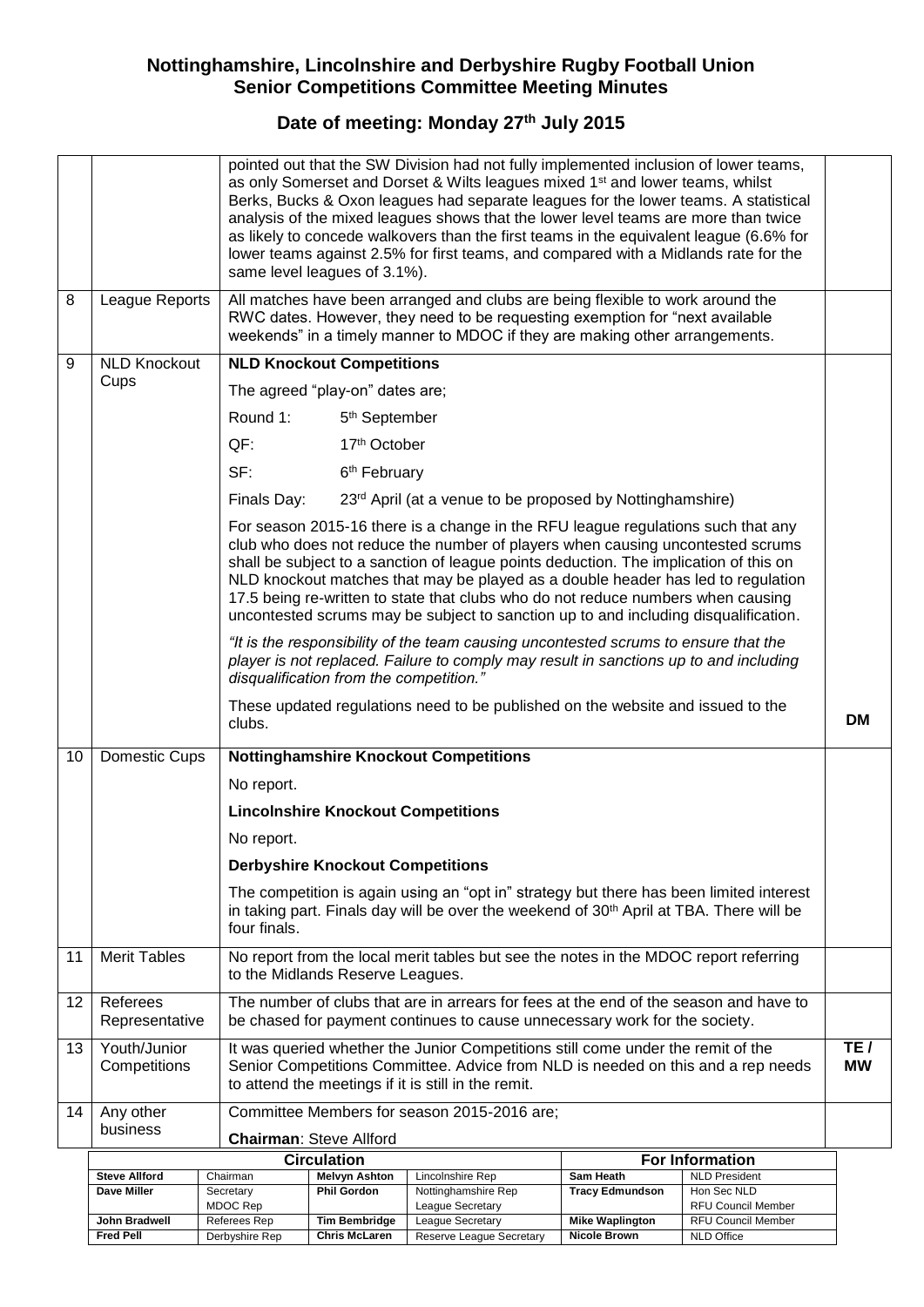## **Date of meeting: Monday 27th July 2015**

|    |                    | <b>Secretary: Dave Miller</b><br><b>MDOC Rep: Dave Miller</b><br>Nottinghamshire Rep: Phil Gordon (TBC)<br>Lincolnshire Rep: Melvyn Ashton (TBC)<br>Derbyshire Rep: Fred Pell<br>Referees Rep: John Bradwell<br><b>Junior &amp; Youth Rep:</b> TBC pending the NLD decision whether this is within the remit<br>of this committee.<br>An update is needed on the TBC members. | PG/<br>MA/<br>TЕ |
|----|--------------------|-------------------------------------------------------------------------------------------------------------------------------------------------------------------------------------------------------------------------------------------------------------------------------------------------------------------------------------------------------------------------------|------------------|
| 15 | Future<br>meetings | Next meeting will be Monday 14 <sup>th</sup> September.<br>Venue, The Fox.                                                                                                                                                                                                                                                                                                    |                  |

# **Dave Miller - Secretary 2015-2016**

|                      | <b>Circulation</b> | <b>For Information</b> |                          |                        |                           |
|----------------------|--------------------|------------------------|--------------------------|------------------------|---------------------------|
| <b>Steve Allford</b> | Chairman           | Melvyn Ashton          | Lincolnshire Rep         | Sam Heath              | <b>NLD President</b>      |
| Dave Miller          | Secretary          | <b>Phil Gordon</b>     | Nottinghamshire Rep      |                        | Hon Sec NLD               |
|                      | MDOC Rep           |                        | League Secretary         |                        | <b>RFU Council Member</b> |
| John Bradwell        | Referees Rep       | <b>Tim Bembridge</b>   | League Secretary         | <b>Mike Waplington</b> | <b>RFU Council Member</b> |
| <b>Fred Pell</b>     | Derbyshire Rep     | <b>Chris McLaren</b>   | Reserve League Secretary | <b>Nicole Brown</b>    | NLD Office                |